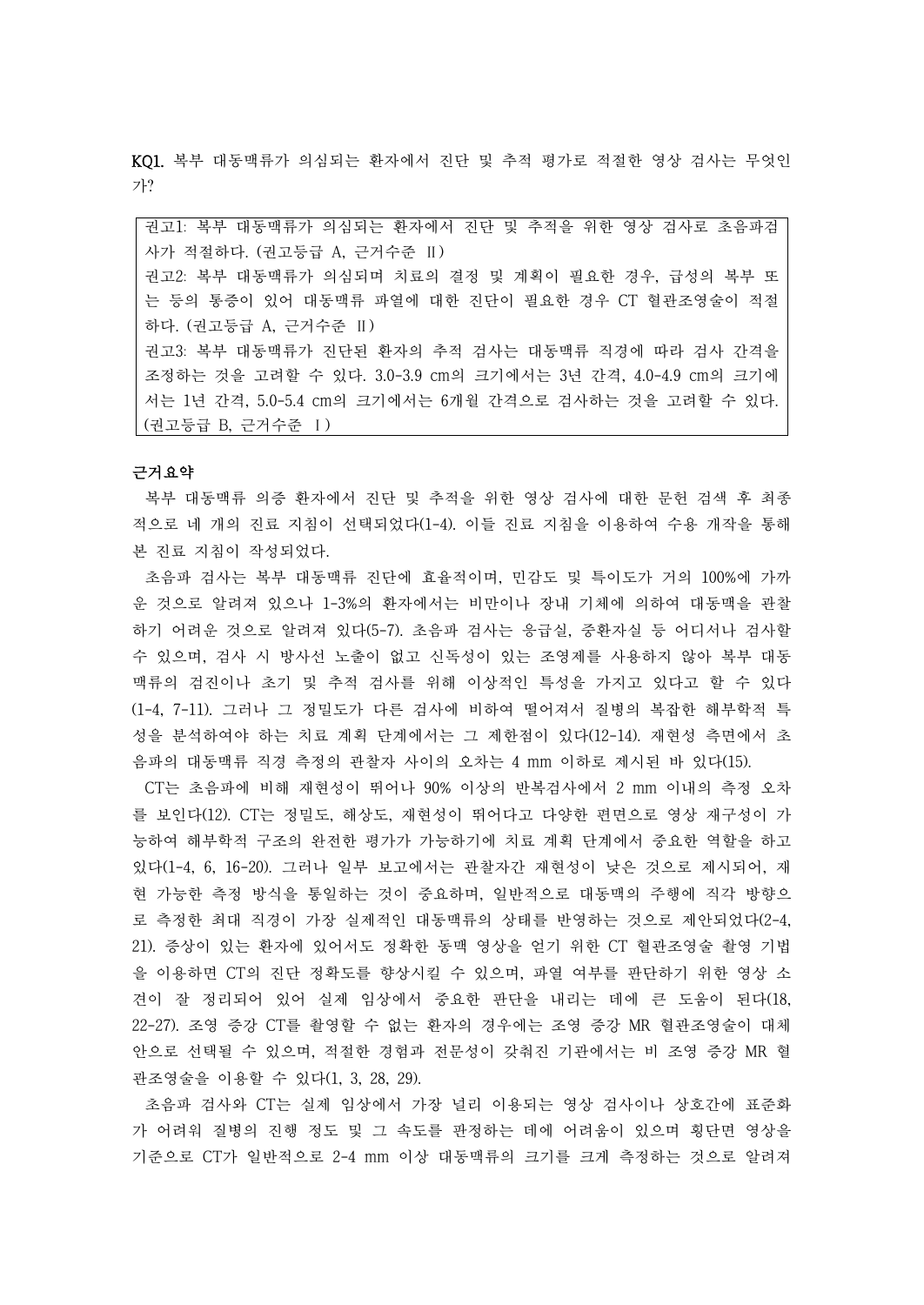있다(30-32). 상술한 초음파와 CT의 재현성은 일반적으로 받아들여지는 추적 검사로서 허용 가능한 측정 오차인 5 mm 이내에 있어 두 검사 모두 추적 검사로서 활용할 수 있다(6).

복부 대동맥류의 직경은 영상 검사에서 확인할 수 있는 파열 위험의 가장 주요한 인자이 며, 기존의 무작위 연구와 메타 분석의 결과는 5.5 cm 보다 작은 대동맥류를 추적 관찰하는 전략은 안전하며 연당 1%의 파열 위험을 가지고 있다고 보고하였다(33-37). 그러나 파열의 위험이 높지 않다고 하더라도 크기가 작은 복부 대동맥류나 대동맥류로 진단되지 않는 3 cm 미만의 직경을 가지는 대동맥 확장증의 경우에도 장기간 추적 관찰에서 그 크기가 5.5 cm까지 커질 수 있는 것이 알려져 있어 지속적인 추적 관찰은 복부 대동맥류 환자의 진료 에 매우 중요하다(38, 39). 기존 메타 분석의 결과는 대동맥류의 직경에 따라 추적 관찰 간 격을 다르게 하는 전략을 제안하였으며, 이는 진료 지침에서도 채택되어 권장되고 있다(2, 4, 40, 41). 직경에 따라 3.0 cm에서 3.9 cm 크기에서는 3년 간격, 4.0 cm에서 4.9 cm 크기 에서는 12개월 간격, 5.0 cm에서 5.4 cm 크기에서는 6개월 간격의 영상 추적 검사가 권장된 다. 5.5 cm 이상의 크기에서는 치료 계획을 세울 것이 권장 된다(42).

#### 권고 고려사항

#### 1. 이득과 위해(Benefit and Harm)

초음파 검사는 방사선 노출이 없고 신독성 조영제를 사용하지 않아 가장 안전한 검사이 다. CT 혈관조영술은 방사선 노출이 많고 신독성 조영제를 사용해야 하므로 이에 수반하는 부작용이 발생할 수 있다. MR 혈관조영술은 방사선 노출이 없으나 조영 증강 기법을 이용 하는 경우 신장 기능이 저하된 환자에서는 조영제에 의한 신성전신섬유화증의 가능성이 있 다. MR 혈관조영술은 비용이 높고 검사시간이 길어 환자 선호도가 낮을 것으로 생각한다.<br>- 초음파 검사와 CT 혈관조영술이 가장 널리 사용되는 검사이며, 진단을 위해서는 두 검사

모두 적절한 것으로 생각하며, CT 혈관조영술이 대동맥류의 복잡한 해부학적 구조를 파악 하는 데에 뛰어나 이런 정보를 파악해야 하는 상황에서는 더 적절한 검사이다. 추적 검사를 위해서는 초음파 검사가 CT 혈관조영술에 비해 재현성이 떨어져 오차가 보다 클 수 있어 이를 감안하여야 할 것이다.

## 2. 국내 수용성과 적용성(Acceptability and Applicability)

진료 지침의 국내 수용성과 적용성은 평가결과 큰 무리가 없는 것으로 판단되었다. 일반 적으로 초음파 검사가 더 검사 접근성이 뛰어난 것으로 여겨지나 CT도 국내에 널리 보급되 어 있어 접근성에 문제는 없을 것으로 생각한다. 그러나 MRI의 경우 기관마다 검사 가능 여 부 및 검사 가능한 기법이 확립되어 있는지에 차이가 있을 수 있어 가장 접근성이 떨어지는 것으로 생각한다.

## 3. 검사별 방사선량

초음파 0 CT 혈관조영술 3-4 MR 혈관조영술 0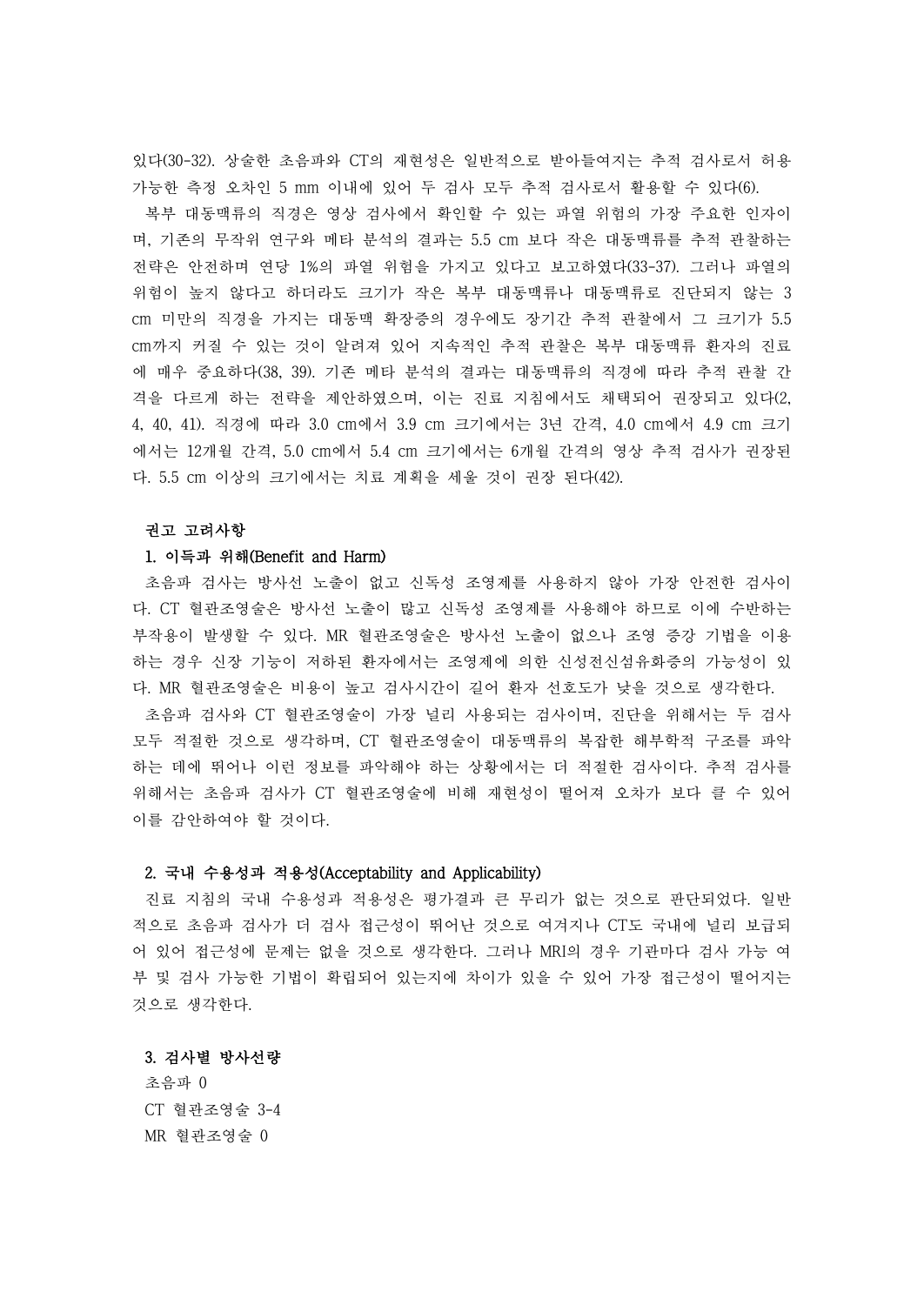# 참고문헌

- 1. Expert Panel on Vascular I, Reis SP, Majdalany BS, AbuRahma AF, Collins JD, Francois CJ, et al. ACR Appropriateness Criteria((R)) Pulsatile Abdominal Mass Suspected Abdominal Aortic Aneurysm. J Am Coll Radiol. 2017;14(5S):S258-S65.
- 2. Chaikof EL, Dalman RL, Eskandari MK, Jackson BM, Lee WA, Mansour MA, et al. The Society for Vascular Surgery practice guidelines on the care of patients with an abdominal aortic aneurysm. J Vasc Surg. 2018;67(1):2-77 e2.
- 3. Expert Panels on Vascular I, Interventional R, Francois CJ, Skulborstad EP, Majdalany BS, Chandra A, et al. ACR Appropriateness Criteria((R)) Abdominal Aortic Aneurysm: Interventional Planning and Follow-Up. J Am Coll Radiol. 2018;15(5S):S2-S12.
- 4. Wanhainen A, Verzini F, Van Herzeele I, Allaire E, Bown M, Cohnert T, et al. Editor's Choice - European Society for Vascular Surgery (ESVS) 2019 Clinical Practice Guidelines on the Management of Abdominal Aorto-iliac Artery Aneurysms. Eur J Vasc Endovasc Surg. 2019;57(1):8-93.
- 5. Graeve AH, Carpenter CM, Wicks JD, Edwards WS. Discordance in the sizing of abdominal aortic aneurysm and its significance. Am J Surg. 1982;144(6):627-34.
- 6. Long A, Rouet L, Lindholt JS, Allaire E. Measuring the maximum diameter of native abdominal aortic aneurysms: review and critical analysis. Eur J Vasc Endovasc Surg. 2012;43(5):515-24.
- 7. Lindholt JS, Vammen S, Juul S, Henneberg EW, Fasting H. The validity of ultrasonographic scanning as screening method for abdominal aortic aneurysm. Eur J Vasc Endovasc Surg. 1999;17(6):472-5.
- 8. Wilmink AB, Forshaw M, Quick CR, Hubbard CS, Day NE. Accuracy of serial screening for abdominal aortic aneurysms by ultrasound. J Med Screen. 2002;9(3):125-7.
- 9. Lederle FA, Johnson GR, Wilson SE, Gordon IL, Chute EP, Littooy FN, et al. Relationship of age, gender, race, and body size to infrarenal aortic diameter. The Aneurysm Detection and Management (ADAM) Veterans Affairs Cooperative Study Investigators. J Vasc Surg. 1997;26(4):595-601.
- 10. Tayal VS, Graf CD, Gibbs MA. Prospective study of accuracy and outcome of emergency ultrasound for abdominal aortic aneurysm over two years. Acad Emerg Med. 2003;10(8):867-71.
- 11. Lederle FA, Wilson SE, Johnson GR, Reinke DB, Littooy FN, Acher CW, et al. Variability in measurement of abdominal aortic aneurysms. Abdominal Aortic Aneurysm Detection and Management Veterans Administration Cooperative Study Group. J Vasc Surg. 1995;21(6):945-52.
- 12. Jaakkola P, Hippelainen M, Farin P, Rytkonen H, Kainulainen S, Partanen K. Interobserver variability in measuring the dimensions of the abdominal aorta: comparison of ultrasound and computed tomography. Eur J Vasc Endovasc Surg. 1996;12(2):230-7.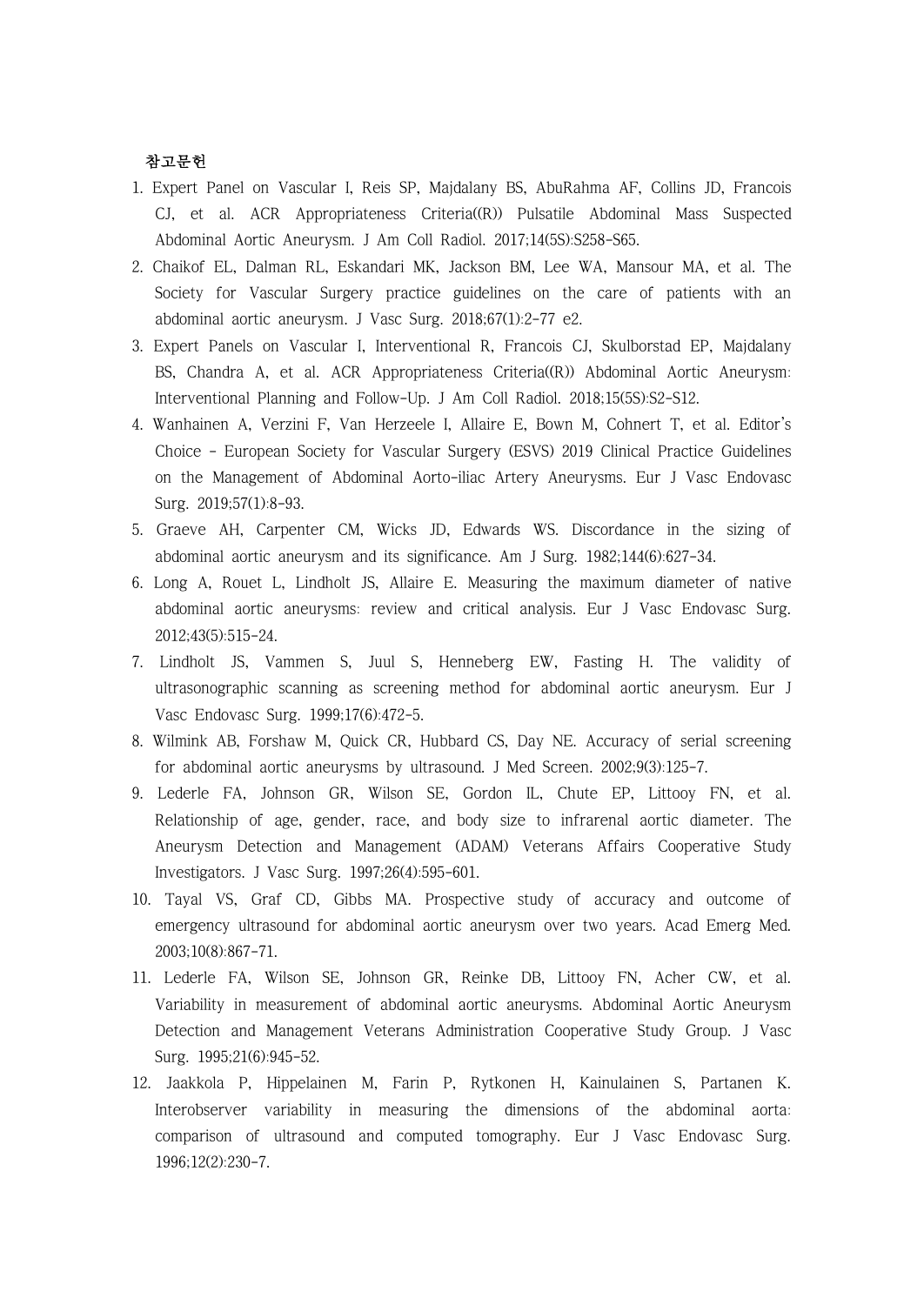- 13. Singh K, Jacobsen BK, Solberg S, Bonaa KH, Kumar S, Bajic R, et al. Intra- and interobserver variability in the measurements of abdominal aortic and common iliac artery diameter with computed tomography. The Tromso study. Eur J Vasc Endovasc Surg. 2003;25(5):399-407.
- 14. Wanhainen A, Bergqvist D, Bjorck M. Measuring the abdominal aorta with ultrasonography and computed tomography - difference and variability. Eur J Vasc Endovasc Surg. 2002;24(5):428-34.
- 15. Singh K, Bonaa KH, Solberg S, Sorlie DG, Bjork L. Intra- and interobserver variability in ultrasound measurements of abdominal aortic diameter. The Tromso Study. Eur J Vasc Endovasc Surg. 1998;15(6):497-504.
- 16. Diehm N, Herrmann P, Dinkel HP. Multidetector CT angiography versus digital subtraction angiography for aortoiliac length measurements prior to endovascular AAA repair. J Endovasc Ther. 2004;11(5):527-34.
- 17. Ruff A, Patel K, Joyce JR, Gornik HL, Rothberg MB. The use of pre-existing CT imaging in screening for abdominal aortic aneurysms. Vasc Med. 2016;21(6):515-9.
- 18. Roy J, Labruto F, Beckman MO, Danielson J, Johansson G, Swedenborg J. Bleeding into the intraluminal thrombus in abdominal aortic aneurysms is associated with rupture. J Vasc Surg. 2008;48(5):1108-13.
- 19. Kwon H, Han Y, Noh M, Gwon JG, Cho YP, Kwon TW. Impact of Shaggy Aorta in Patients with Abdominal Aortic Aneurysm Following Open or Endovascular Aneurysm Repair. Eur J Vasc Endovasc Surg. 2016;52(5):613-9.
- 20. Parker MV, O'Donnell SD, Chang AS, Johnson CA, Gillespie DL, Goff JM, et al. What imaging studies are necessary for abdominal aortic endograft sizing? A prospective blinded study using conventional computed tomography, aortography, and three-dimensional computed tomography. J Vasc Surg. 2005;41(2):199-205.
- 21. Mora C, Marcus C, Barbe C, Ecarnot F, Long A. Measurement of maximum diameter of native abdominal aortic aneurysm by angio-CT: reproducibility is better with the semi-automated method. Eur J Vasc Endovasc Surg. 2014;47(2):139-50.
- 22. Adam DJ, Bradbury AW, Stuart WP, Woodburn KR, Murie JA, Jenkins AM, et al. The value of computed tomography in the assessment of suspected ruptured abdominal aortic aneurysm. J Vasc Surg. 1998;27(3):431-7.
- 23. Biancari F, Paone R, Venermo M, D'Andrea V, Perala J. Diagnostic accuracy of computed tomography in patients with suspected abdominal aortic aneurysm rupture. Eur J Vasc Endovasc Surg. 2013;45(3):227-30.
- 24. Taheri MS, Haghighatkhah H, Pourghorban R, Hosseini A. Multidetector computed tomography findings of abdominal aortic aneurysm and its complications: a pictorial review. Emerg Radiol. 2013;20(5):443-51.
- 25. Apter S, Rimon U, Konen E, Erlich Z, Guranda L, Amitai M, et al. Sealed rupture of abdominal aortic aneurysms: CT features in 6 patients and a review of the literature.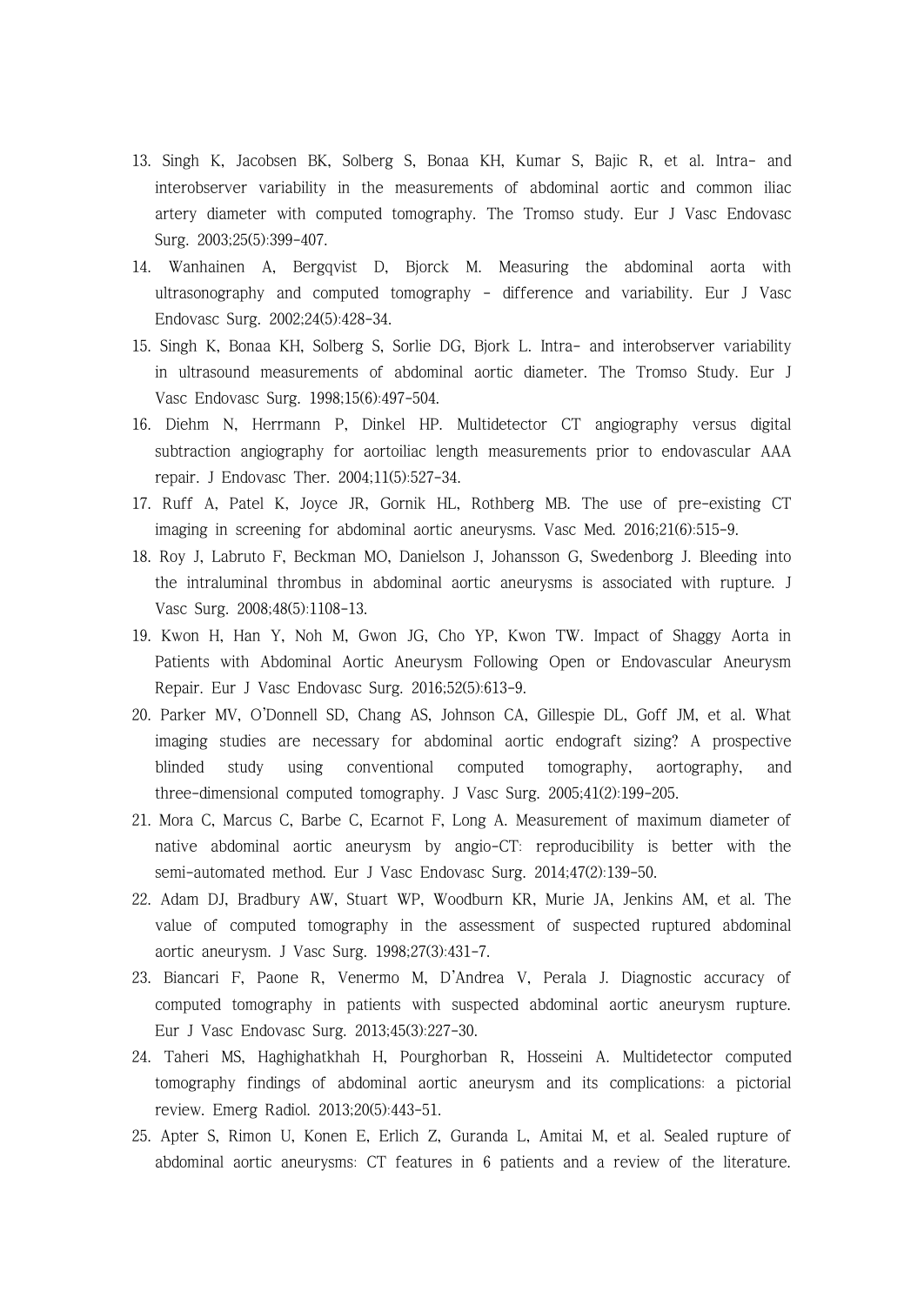Abdom Imaging. 2010;35(1):99-105.

- 26. Rakita D, Newatia A, Hines JJ, Siegel DN, Friedman B. Spectrum of CT findings in rupture and impending rupture of abdominal aortic aneurysms. Radiographics. 2007;27(2):497-507.
- 27. Willmann JK, Lachat ML, von Smekal A, Turina MI, Pfammatter T. Spiral-CT angiography to assess feasibility of endovascular aneurysm repair in patients with ruptured aortoiliac aneurysm. Vasa. 2001;30(4):271-6.
- 28. Atar E, Belenky A, Hadad M, Ranany E, Baytner S, Bachar GN. MR angiography for abdominal and thoracic aortic aneurysms: assessment before endovascular repair in patients with impaired renal function. AJR Am J Roentgenol. 2006;186(2):386-93.
- 29. Saida T, Mori K, Sato F, Shindo M, Takahashi H, Takahashi N, et al. Prospective intraindividual comparison of unenhanced magnetic resonance imaging vs contrast-enhanced computed tomography for the planning of endovascular abdominal aortic aneurysm repair. J Vasc Surg. 2012;55(3):679-87.
- 30. Hendy K, Gunnarson R, Golledge J. Growth rates of small abdominal aortic aneurysms assessed by computerised tomography--a systematic literature review. Atherosclerosis. 2014;235(1):182-8.
- 31. Manning BJ, Kristmundsson T, Sonesson B, Resch T. Abdominal aortic aneurysm diameter: a comparison of ultrasound measurements with those from standard and three-dimensional computed tomography reconstruction. J Vasc Surg. 2009;50(2):263-8.
- 32. Foo FJ, Hammond CJ, Goldstone AR, Abuhamdiah M, Rashid ST, West RM, et al. Agreement between computed tomography and ultrasound on abdominal aortic aneurysms and implications on clinical decisions. Eur J Vasc Endovasc Surg. 2011;42(5):608-14.
- 33. Ashton HA, Buxton MJ, Day NE, Kim LG, Marteau TM, Scott RA, et al. The Multicentre Aneurysm Screening Study (MASS) into the effect of abdominal aortic aneurysm screening on mortality in men: a randomised controlled trial. Lancet. 2002;360(9345):1531-9.
- 34. Lederle FA, Johnson GR, Wilson SE, Chute EP, Hye RJ, Makaroun MS, et al. The aneurysm detection and management study screening program: validation cohort and final results. Aneurysm Detection and Management Veterans Affairs Cooperative Study Investigators. Arch Intern Med. 2000;160(10):1425-30.
- 35. Powell JT, Brown LC, Forbes JF, Fowkes FG, Greenhalgh RM, Ruckley CV, et al. Final 12-year follow-up of surgery versus surveillance in the UK Small Aneurysm Trial. Br J Surg. 2007;94(6):702-8.
- 36. Brady AR, Thompson SG, Fowkes FG, Greenhalgh RM, Powell JT, Participants UKSAT. Abdominal aortic aneurysm expansion: risk factors and time intervals for surveillance. Circulation. 2004;110(1):16-21.
- 37. Filardo G, Powell JT, Martinez MA, Ballard DJ. Surgery for small asymptomatic